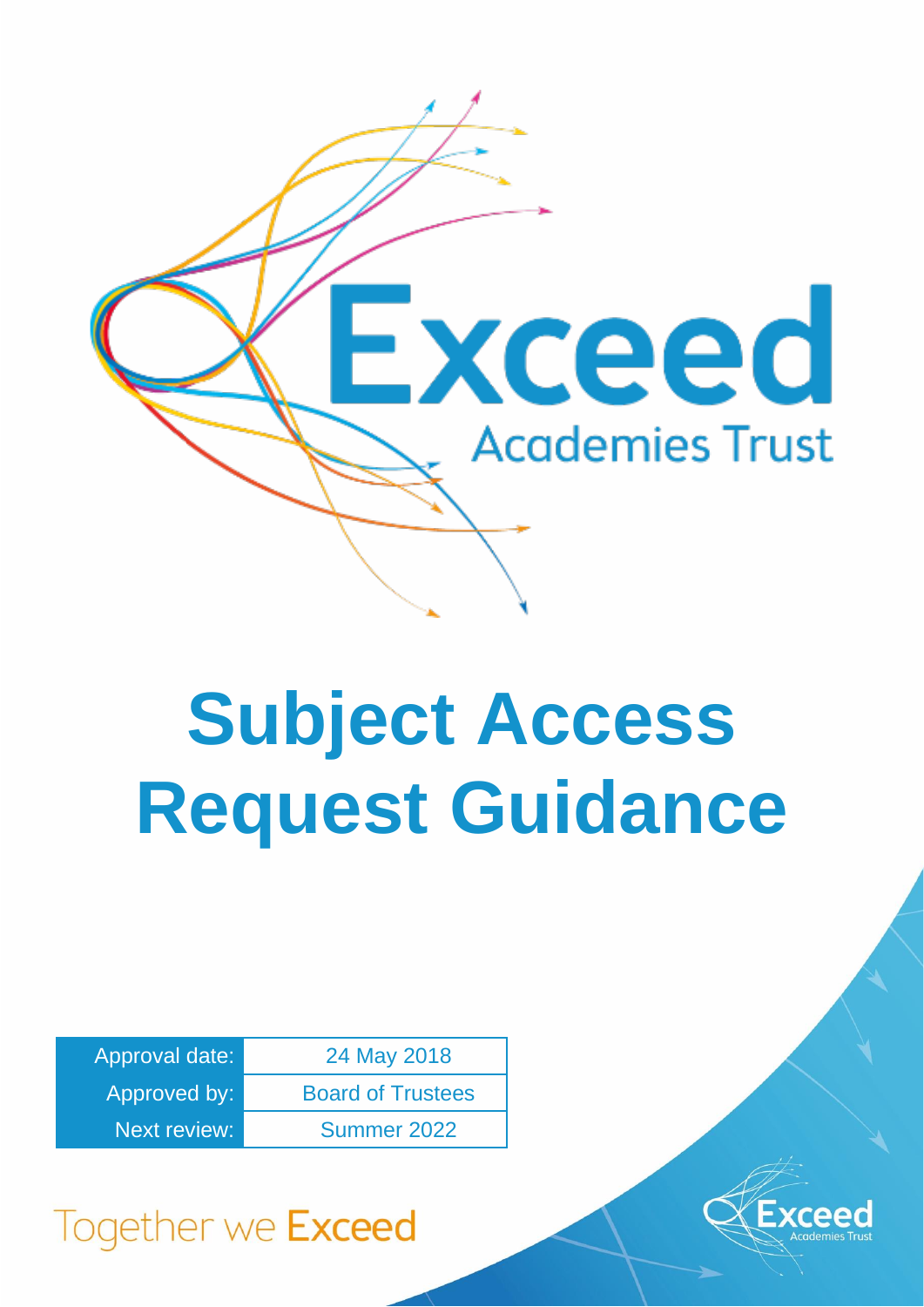## **Contents**

| 1. Policy Statement                                   | $\overline{2}$ |
|-------------------------------------------------------|----------------|
| 2. Definition of Data Protection Terms                |                |
| 3. Recognising a Subject Access Request               | $\overline{2}$ |
| 4. Verifying the Identity of a Requester              | $\overline{2}$ |
| 5. Fee for Responding to Requests                     | 3              |
| 6. Time Period for Responding to a SAR                | 3              |
| 7. Form of Response                                   | $\overline{4}$ |
| 8. Sharing Information with Third Parties             | $\overline{4}$ |
| 9. Withholding Information                            | $\overline{4}$ |
| 10. Process for Dealing with a Subject Access Request | 5              |
| <b>Annex 1 - Definitions</b>                          |                |

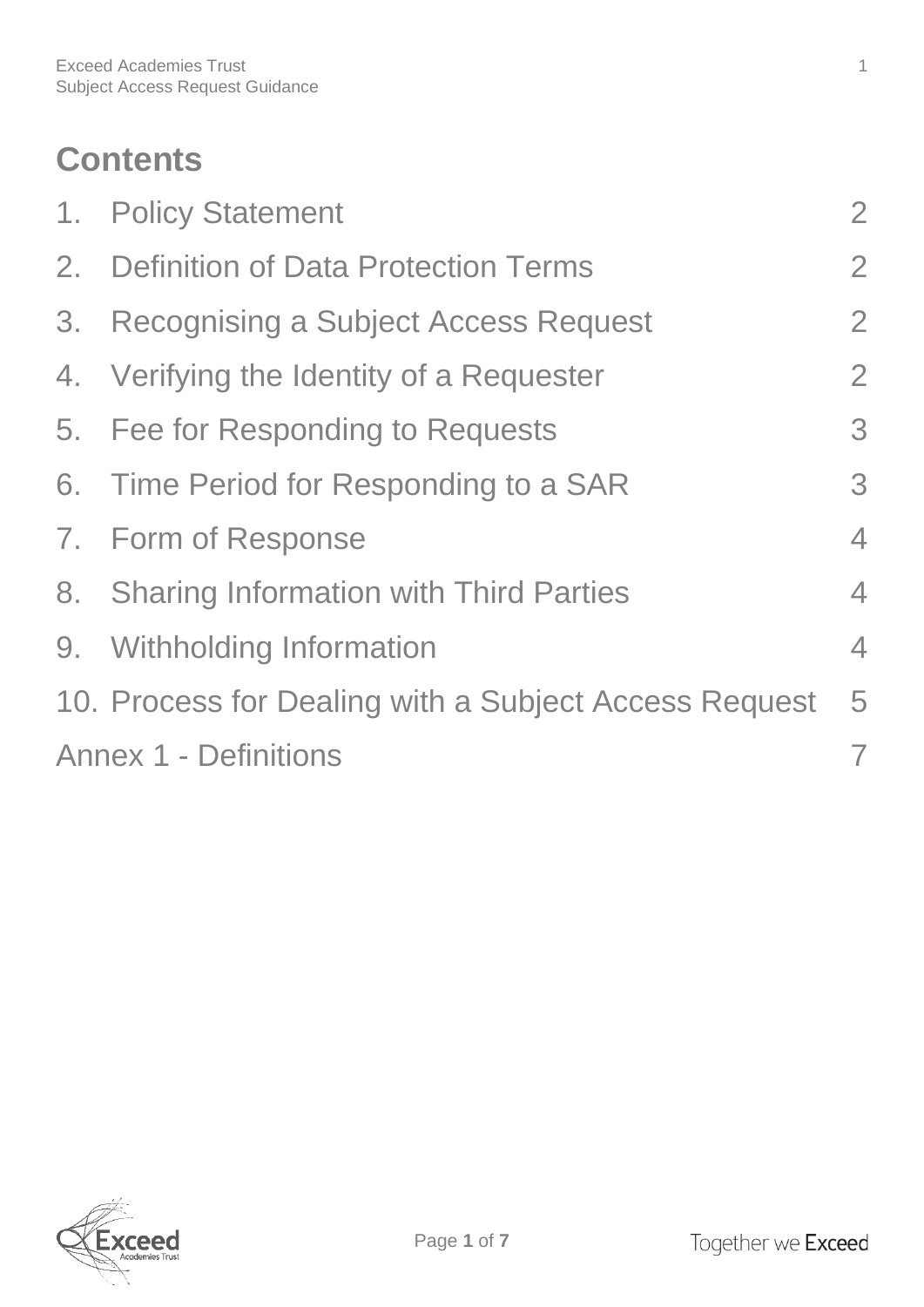#### <span id="page-2-0"></span>**1. Policy Statement**

1.1 All **Data Subjects** have rights of access to their **personal data**. This document sets out the procedure to be followed in relation to any requests made for the disclosure of **personal data processed** by the Trust.

#### <span id="page-2-1"></span>**2. Definition of Data Protection Terms**

2.1 All defined terms in this policy are indicated in bold text, and a list of definitions is included in Annex 1 to this policy.

#### <span id="page-2-2"></span>**3. Recognising a Subject Access Request**

- 3.1 As the Trust **processes personal data** concerning **data subjects**, those **data subjects** have the right to access that **personal data** under Data Protection law. A request to access this personal data is known as a subject access request or SAR.
- 3.2 A **data subject** is generally only entitled to access their own **personal data**, and not to information relating to other people.
- 3.3 Any request by a **data subject** for access to their **personal data** is a SAR. This includes requests received in writing, by email, and verbally.
- 3.4 If any member of our **Workforce** receives a request for information they should inform the Data Protection Officer ("DPO") as soon as possible.
- 3.5 In order that the Trust is properly able to understand the nature of any SAR and to verify the identity of the requester, any requester making a request verbally should be asked to put their request in writing and direct this to the DPO.
- 3.6 A SAR will be considered and responded to in accordance with the Data Protection Law.
- 3.7 Any SAR must be notified to the DPO at the earliest opportunity.

#### <span id="page-2-3"></span>**4. Verifying the Identity of a Requester**

- 4.1 The Trust is entitled to request additional information from a requester in order to verify whether the requester is in fact who they say they are.
- 4.2 Where the Trust has reasonable doubts as to the identity of the individual making the request, evidence of identity may be established by production of two or more of the following:
	- 4.2.1 Current passport
	- 4.2.2 Current driving licence
	- 4.2.3 Recent utility bills with current address
	- 4.2.4 Birth/marriage certificate
	- 4.2.5 P45/P60
	- 4.2.6 Recent credit card or mortgage statement

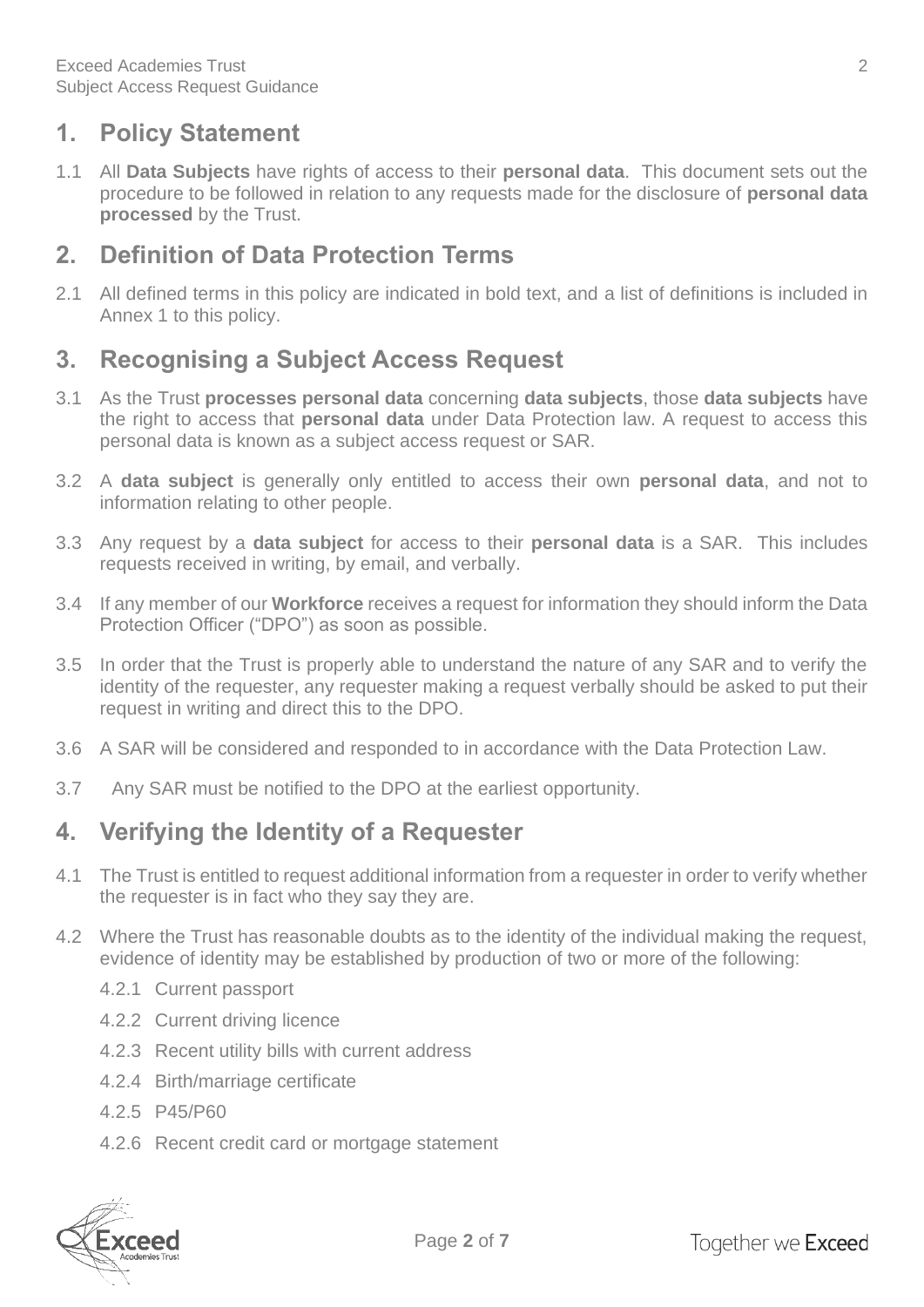4.3 If the Trust is not satisfied as to the identity of the requester then the request will not be complied with, so as to avoid the potential for an inadvertent disclosure of **personal data** resulting to a data breach.

#### <span id="page-3-0"></span>**5. Fee for Responding to Requests**

- 5.1 The Trust will usually deal with a SAR free of charge.
- 5.2 Where a request is considered to be manifestly unfounded or excessive a fee may be requested. Alternatively the Trust may refuse to respond to the request. If a request is considered to be manifestly unfounded or unreasonable the Trust will inform the requester why this is considered to be the case.
- 5.3 A fee may also be requested in relation to repeat requests for copies of the same information. In these circumstances a reasonable fee will be charged taking into account the administrative costs of providing the information.

#### <span id="page-3-1"></span>**6. Time Period for Responding to a SAR**

- 6.1 The Trust has one month to respond to a SAR. This will run from the later of a. the date of the request, b. the date when any additional identification (or other) information requested is received, or c. payment of any required fee.
- 6.2 In circumstances where the Trust is in any reasonable doubt as to the identity of the requester, this period will not commence unless and until sufficient information has been provided by the requester as to their identity, and in the case of a third party requester the written authorisation of the data subject has been received (see below in relation to sharing information with third parties).
- 6.3 The period for response may be extended by a further two calendar months in relation to complex requests. What constitutes a complex request will depend on the particular nature of the request. The DPO must always be consulted in determining whether a request is sufficiently complex as to extend the response period.
- 6.4 Where a request is considered to be sufficiently complex as to require an extension of the period for response, the Trust will notify the requester within one calendar month of receiving the request, together with reasons as to why this is considered necessary.
- 6.5 A request may be received during or less than one month prior to a school holiday. Where a request is made prior to a holiday period the Trust will seek to respond prior to that holiday commencing, however where this is not possible then the Trust will inform the requester that this is the case.
- 6.6 Requests received during extended holiday periods may not be able to be responded to within the one month response period. The Trust will in those circumstances send out an initial acknowledgement of the request as set out in Annex 1, followed by a further acknowledgment as soon as possible following commencement of the next term setting out details of when a full response will be provided (being not more than one month of commencement of that term).

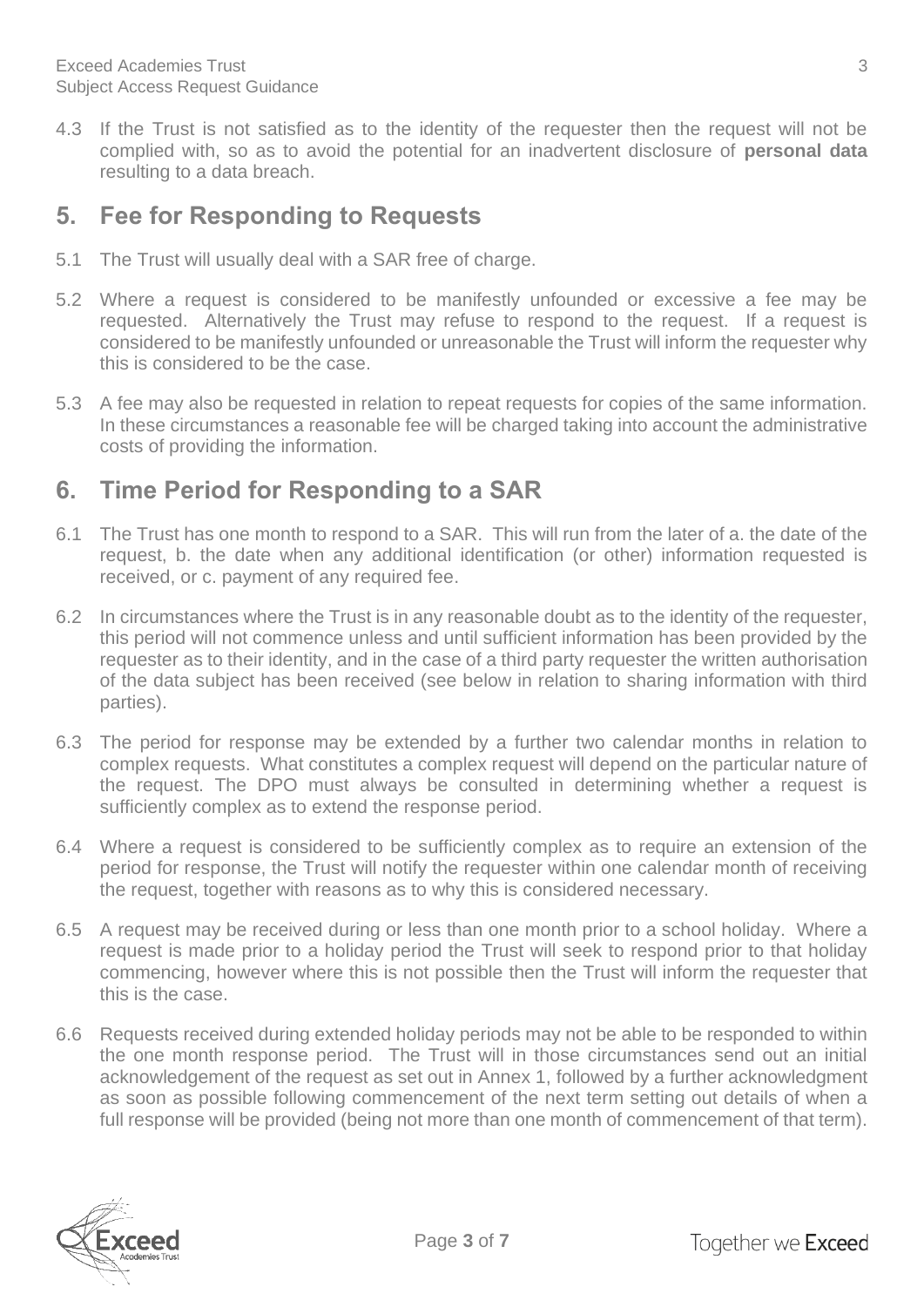#### <span id="page-4-0"></span>**7. Form of Response**

7.1 A requester can request a response in a particular form. In particular where a request is made by electronic means then, unless the requester has stated otherwise, the information should be provided in a commonly readable format.

#### <span id="page-4-1"></span>**8. Sharing Information with Third Parties**

- 8.1 **Data subjects** can ask that you share their **personal data** with another person such as an appointed representative (in such cases you should request written authorisation signed by the **data subject** confirming which of their **personal data** they would like you to share with the other person).
- 8.2 Equally if a request is made by a person seeking the **personal data** of a **data subject**, and which purports to be made on behalf of that **data subject**, then a response must not be provided unless and until written authorisation has been provided by the **data subject**. The Trust should not approach the **data subject** directly but should inform the requester that it cannot respond without the written authorisation of the **data subject**.
- 8.3 If the Trust is in any doubt or has any concerns as to providing the **personal data** of the **data subject** to the third party, then it should provide the information requested directly to the **data subject**. It is then a matter for the **data subject** to decide whether to share this information with any third party.
- 8.4 **Personal data** belongs to the **data subject**, and in the case of the **personal data** of a child regardless of their age the rights in relation to that **personal data** are theirs and not those of their parents. Parents, in most cases, do not have automatic rights to the **personal data** of their child.
- 8.5 However there are circumstances where a parent can request the **personal data** of their child without requiring the consent of the child. This will depend on the maturity of the child and whether the Trust is confident that the child can understand their rights. Generally where a child is under 12 years of age they are deemed not to be sufficiently mature as to understand their rights of access and a parent can request access to their **personal data** on their behalf.
- 8.6 In relation to a child 12 years of age or older, then provided that the Trust is confident that they understand their rights, and there is no reason to believe that the child does not have the capacity to make a request on their own behalf, the Trust will require the written authorisation of the child before responding to the requester, or provide the **personal data** directly to the child in accordance with the process above.
- 8.7 In all cases the Trust should consider the particular circumstances of the case, and the above are guidelines only.

#### <span id="page-4-2"></span>**9. Withholding Information**

9.1 There are circumstances where information can be withheld pursuant to a SAR. These are specific exemptions and requests should be considered on a case by case basis.

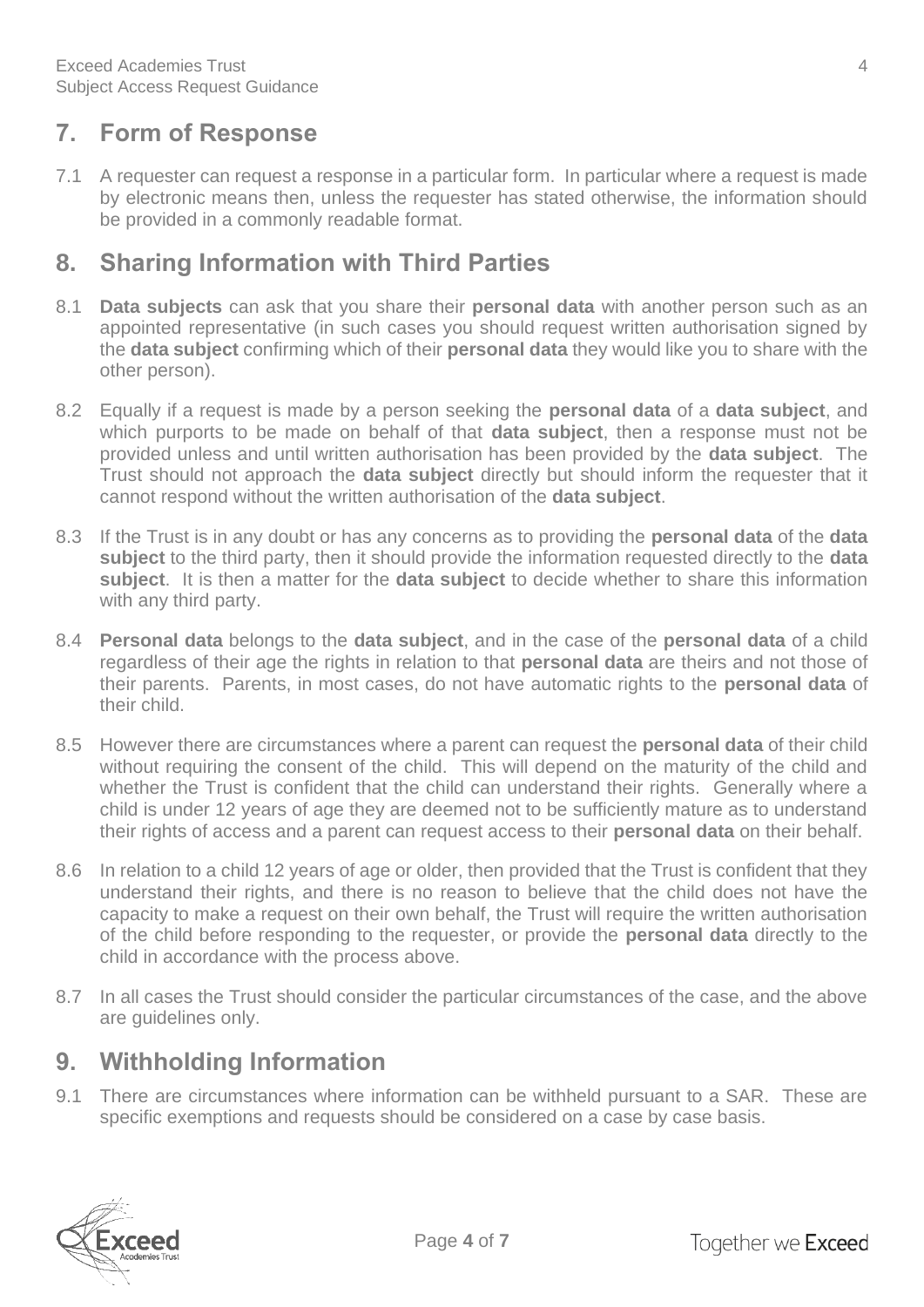- 9.2 Where the information sought contains the **personal data** of third party **data subjects** then the Trust will:
	- 9.2.1 Consider whether it is possible to redact information so that this does not identify those third parties, taking into account that it may be possible to identify third parties from remaining information;
	- 9.2.2 If this is not possible, consider whether the consent of those third parties can be obtained; and
	- 9.2.3 If consent has been refused, or it is not considered appropriate to seek that consent, then to consider whether it would be reasonable in the circumstances to disclose the information relating to those third parties. If it is not then the information may be withheld.
- 9.3 So far as possible the Trust will inform the requester of the reasons why any information has been withheld.
- 9.4 Where providing a copy of the information requested would involve disproportionate effort, the Trust will inform the requester, advising whether it would be possible for them to view the documents at the Trust or seeking further detail from the requester as to what they are seeking, for example key word searches that could be conducted, to identify the information that is sought.
- 9.5 In certain circumstances information can be withheld from the requester, including a **data subject**, on the basis that it would cause serious harm to the **data subject** or another individual. If there are any concerns in this regard then the DPO should be consulted.

#### <span id="page-5-0"></span>**10. Process for Dealing with a Subject Access Request**

- 10.1 When a subject access request is received, the Trust will:
	- 10.1.1 notify the [DPO who will be responsible for managing the response] and relevant department heads;
	- 10.1.2 [subject to para 6.6 above,] acknowledge receipt of the request and provide an indication of the likely timescale for a response within 5 working days;
	- 10.1.3 take all reasonable and proportionate steps to identify and disclose the data relating to the request;
	- 10.1.4 never delete information relating to a subject access request, unless it would have been deleted in the ordinary course of events – it is an offence to amend or delete data following receipt of a SAR that would not have otherwise been so amended or deleted;
	- 10.1.5 consider whether to seek consent from any third parties which might be identifiable from the data being disclosed;
	- 10.1.6 seek legal advice, where necessary, to determine whether the Trust is required to comply with the request or supply the information sought;

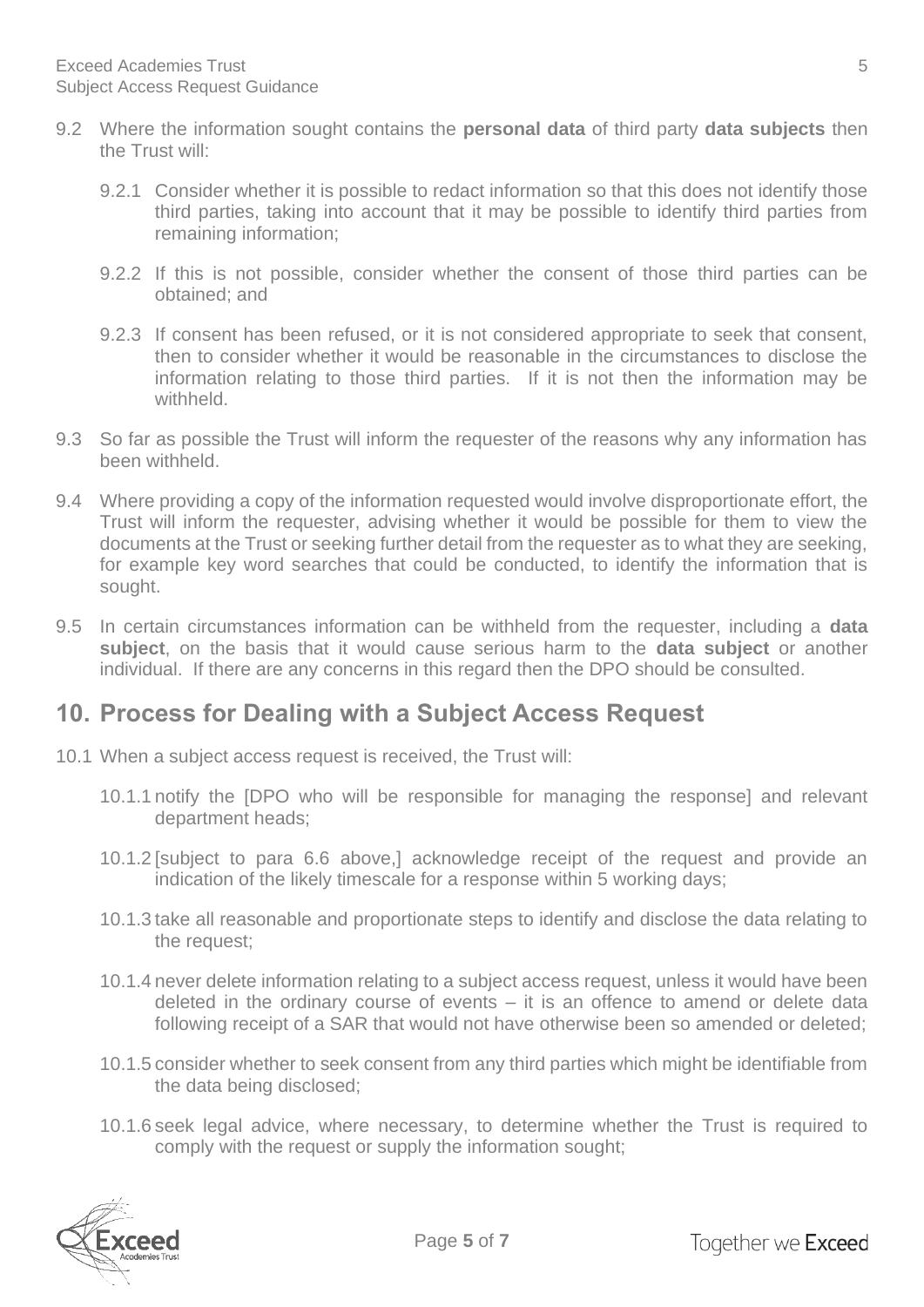- 10.1.7 provide a written response, including an explanation of the types of data provided and whether and as far as possible for what reasons any data has been withheld; and
- 10.1.8 ensure that information disclosed is clear and technical terms are clarified and explained.



Page **6** of **7**